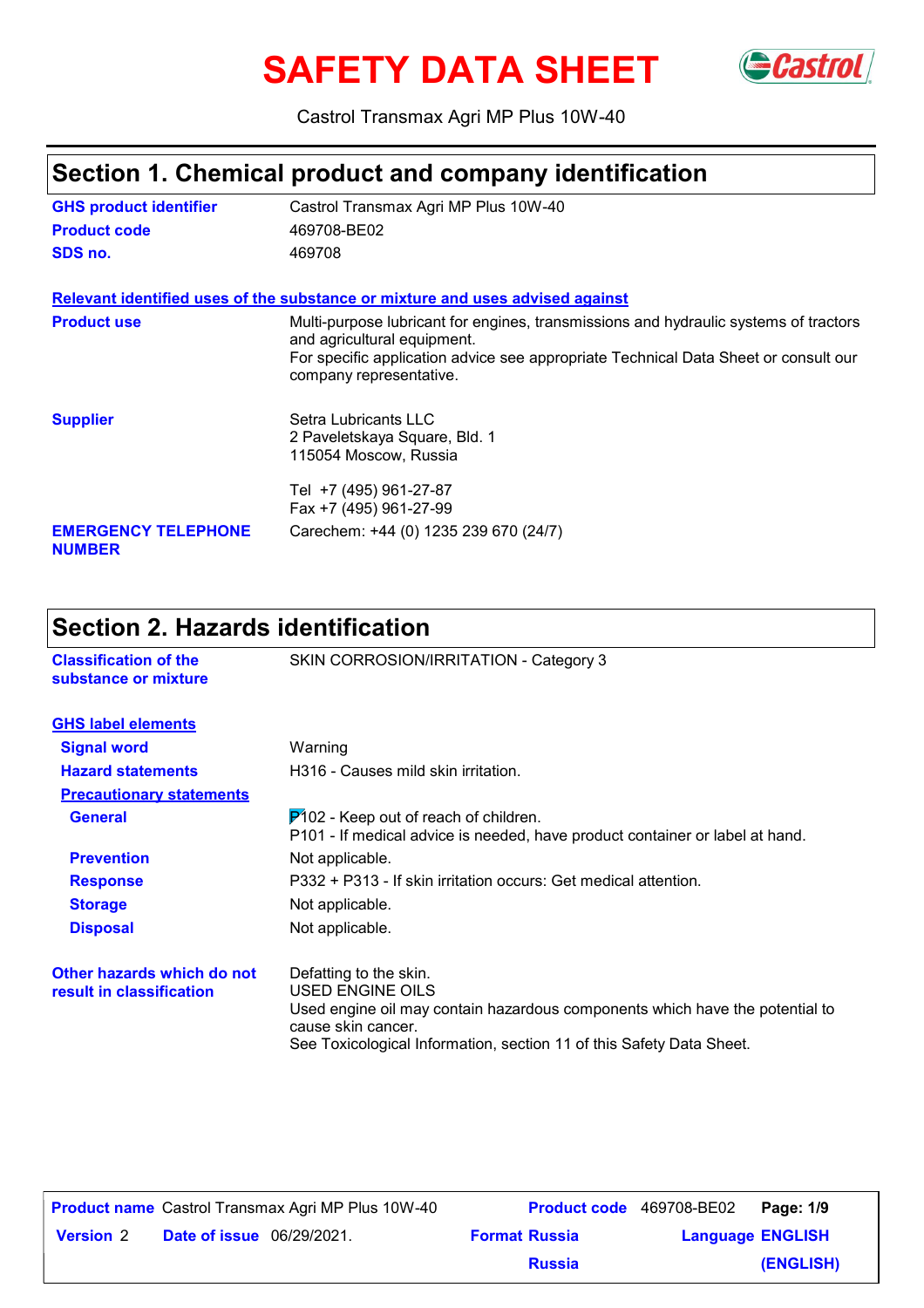## **Section 3. Composition/information on ingredients**

**Substance/mixture**

Mixture

Highly refined base oil (IP 346 DMSO extract < 3%). Proprietary performance additives.

| <b>Ingredient name</b>                                                              | $\frac{9}{6}$ | <b>CAS number</b> |
|-------------------------------------------------------------------------------------|---------------|-------------------|
| Distillates (petroleum), hydrotreated heavy paraffinic                              | l≥10 - ≤25    | 64742-54-7        |
| Distillates (petroleum), solvent-dewaxed heavy paraffinic                           | -≤3           | 64742-65-0        |
| Phosphorodithioic acid, mixed O,O-bis(2-ethylhexyl and iso-Bu and iso-Pr) $ \leq 3$ |               | 85940-28-9        |
| l esters, zinc salts                                                                |               |                   |
| phenol, (tetrapropenyl) derivatives                                                 | < 0.1         | 74499-35-7        |

**There are no additional ingredients present which, within the current knowledge of the supplier and in the concentrations applicable, are classified as hazardous to health or the environment and hence require reporting in this section.**

**Occupational exposure limits, if available, are listed in Section 8.**

## **Section 4. First aid measures**

**Description of necessary first aid measures**

| <b>Inhalation</b>                                  | If inhaled, remove to fresh air. Get medical attention if symptoms occur.                                                                                                                                                                                                                                                                                                                                                                                                                                                                                                                                                                                                                                                                     |
|----------------------------------------------------|-----------------------------------------------------------------------------------------------------------------------------------------------------------------------------------------------------------------------------------------------------------------------------------------------------------------------------------------------------------------------------------------------------------------------------------------------------------------------------------------------------------------------------------------------------------------------------------------------------------------------------------------------------------------------------------------------------------------------------------------------|
| <b>Ingestion</b>                                   | Do not induce vomiting unless directed to do so by medical personnel. Never give<br>anything by mouth to an unconscious person. If unconscious, place in recovery<br>position and get medical attention immediately. Get medical attention if adverse<br>health effects persist or are severe.                                                                                                                                                                                                                                                                                                                                                                                                                                                |
| <b>Skin contact</b>                                | In case of contact, immediately flush skin with plenty of water for at least 15 minutes<br>while removing contaminated clothing and shoes. Wash skin thoroughly with soap<br>and water or use recognised skin cleanser. Wash clothing before reuse. Clean<br>shoes thoroughly before reuse. Get medical attention if symptoms occur.                                                                                                                                                                                                                                                                                                                                                                                                          |
| <b>Eye contact</b>                                 | In case of contact, immediately flush eyes with plenty of water for at least 15<br>minutes. Eyelids should be held away from the eyeball to ensure thorough rinsing.<br>Check for and remove any contact lenses. Get medical attention.                                                                                                                                                                                                                                                                                                                                                                                                                                                                                                       |
| Most important symptoms/effects, acute and delayed |                                                                                                                                                                                                                                                                                                                                                                                                                                                                                                                                                                                                                                                                                                                                               |
|                                                    | See Section 11 for more detailed information on health effects and symptoms.                                                                                                                                                                                                                                                                                                                                                                                                                                                                                                                                                                                                                                                                  |
|                                                    |                                                                                                                                                                                                                                                                                                                                                                                                                                                                                                                                                                                                                                                                                                                                               |
|                                                    | Indication of immediate medical attention and special treatment needed, if necessary                                                                                                                                                                                                                                                                                                                                                                                                                                                                                                                                                                                                                                                          |
| <b>Specific treatments</b>                         | No specific treatment.                                                                                                                                                                                                                                                                                                                                                                                                                                                                                                                                                                                                                                                                                                                        |
| <b>Notes to physician</b>                          | Treatment should in general be symptomatic and directed to relieving any effects.<br>Note: High Pressure Applications<br>Injections through the skin resulting from contact with the product at high pressure<br>constitute a major medical emergency. Injuries may not appear serious at first but<br>within a few hours tissue becomes swollen, discoloured and extremely painful with<br>extensive subcutaneous necrosis.<br>Surgical exploration should be undertaken without delay. Thorough and extensive<br>debridement of the wound and underlying tissue is necessary to minimise tissue<br>loss and prevent or limit permanent damage. Note that high pressure may force the<br>product considerable distances along tissue planes. |

## **Section 5. Firefighting measures**

| <b>Extinguishing media</b>             |                                                                                  |
|----------------------------------------|----------------------------------------------------------------------------------|
| <b>Suitable extinguishing</b><br>media | In case of fire, use foam, dry chemical or carbon dioxide extinguisher or spray. |
| Unsuitable extinguishing<br>media      | Do not use water jet.                                                            |

|                  |                                  | <b>Product name</b> Castrol Transmax Agri MP Plus 10W-40 | <b>Product code</b> 469708-BE02 |                         | Page: 2/9 |
|------------------|----------------------------------|----------------------------------------------------------|---------------------------------|-------------------------|-----------|
| <b>Version 2</b> | <b>Date of issue</b> 06/29/2021. |                                                          | <b>Format Russia</b>            | <b>Language ENGLISH</b> |           |
|                  |                                  |                                                          | <b>Russia</b>                   |                         | (ENGLISH) |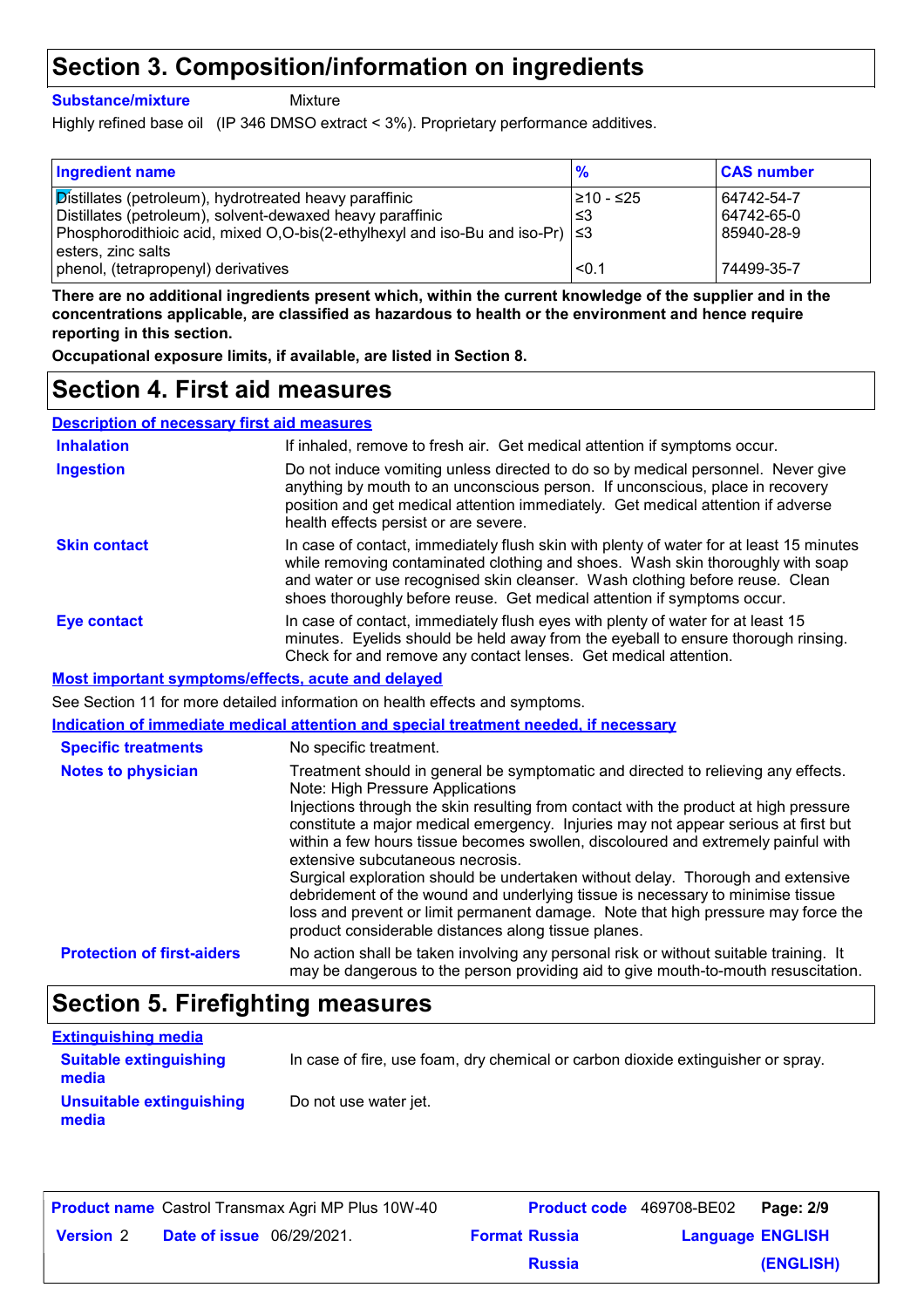## **Section 5. Firefighting measures**

| <b>Specific hazards arising</b><br>from the chemical   | In a fire or if heated, a pressure increase will occur and the container may burst.                                                                                                               |
|--------------------------------------------------------|---------------------------------------------------------------------------------------------------------------------------------------------------------------------------------------------------|
| <b>Hazardous thermal</b>                               | Combustion products may include the following:                                                                                                                                                    |
| decomposition products                                 | carbon oxides (CO, CO <sub>2</sub> ) (carbon monoxide, carbon dioxide)                                                                                                                            |
| <b>Special protective actions</b><br>for fire-fighters | Promptly isolate the scene by removing all persons from the vicinity of the incident if<br>there is a fire. No action shall be taken involving any personal risk or without<br>suitable training. |
| <b>Special protective</b>                              | Fire-fighters should wear positive pressure self-contained breathing apparatus                                                                                                                    |
| equipment for fire-fighters                            | (SCBA) and full turnout gear.                                                                                                                                                                     |

## **Section 6. Accidental release measures**

### **Environmental precautions Personal precautions, protective equipment and emergency procedures** No action shall be taken involving any personal risk or without suitable training. Evacuate surrounding areas. Keep unnecessary and unprotected personnel from entering. Do not touch or walk through spilt material. Avoid breathing vapour or mist. Provide adequate ventilation. Put on appropriate personal protective equipment. Floors may be slippery; use care to avoid falling. Contact emergency personnel. Avoid dispersal of spilt material and runoff and contact with soil, waterways, drains and sewers. Inform the relevant authorities if the product has caused environmental pollution (sewers, waterways, soil or air). **For non-emergency personnel For emergency responders** Entry into a confined space or poorly ventilated area contaminated with vapour, mist or fume is extremely hazardous without the correct respiratory protective equipment and a safe system of work. Wear self-contained breathing apparatus. Wear a suitable chemical protective suit. Chemical resistant boots. See also the information in "For non-emergency personnel".

### **Methods and material for containment and cleaning up**

| <b>Small spill</b> | Stop leak if without risk. Move containers from spill area. Absorb with an inert<br>material and place in an appropriate waste disposal container. Dispose of via a<br>licensed waste disposal contractor.                                                                                                                                                                                                                                                                                                               |
|--------------------|--------------------------------------------------------------------------------------------------------------------------------------------------------------------------------------------------------------------------------------------------------------------------------------------------------------------------------------------------------------------------------------------------------------------------------------------------------------------------------------------------------------------------|
| <b>Large spill</b> | Stop leak if without risk. Move containers from spill area. Approach the release<br>from upwind. Prevent entry into sewers, water courses, basements or confined<br>areas. Contain and collect spillage with non-combustible, absorbent material e.g.<br>sand, earth, vermiculite or diatomaceous earth and place in container for disposal<br>according to local regulations. Contaminated absorbent material may pose the<br>same hazard as the spilt product. Dispose of via a licensed waste disposal<br>contractor. |

### **Section 7. Handling and storage**

### **Precautions for safe handling**

| <b>Protective measures</b>                       | Put on appropriate personal protective equipment (see Section 8). Do not ingest.<br>Avoid contact with eyes, skin and clothing. Avoid breathing vapour or mist. Keep in<br>the original container or an approved alternative made from a compatible material,<br>kept tightly closed when not in use. Empty containers retain product residue and<br>can be hazardous. Do not reuse container. |
|--------------------------------------------------|------------------------------------------------------------------------------------------------------------------------------------------------------------------------------------------------------------------------------------------------------------------------------------------------------------------------------------------------------------------------------------------------|
| <b>Advice on general</b><br>occupational hygiene | Eating, drinking and smoking should be prohibited in areas where this material is<br>handled, stored and processed. Wash thoroughly after handling. Remove<br>contaminated clothing and protective equipment before entering eating areas. See<br>also Section 8 for additional information on hygiene measures.                                                                               |

|                  |                                  | <b>Product name</b> Castrol Transmax Agri MP Plus 10W-40 | Product code 469708-BE02 |                         | Page: 3/9 |
|------------------|----------------------------------|----------------------------------------------------------|--------------------------|-------------------------|-----------|
| <b>Version 2</b> | <b>Date of issue</b> 06/29/2021. |                                                          | <b>Format Russia</b>     | <b>Language ENGLISH</b> |           |
|                  |                                  |                                                          | <b>Russia</b>            |                         | (ENGLISH) |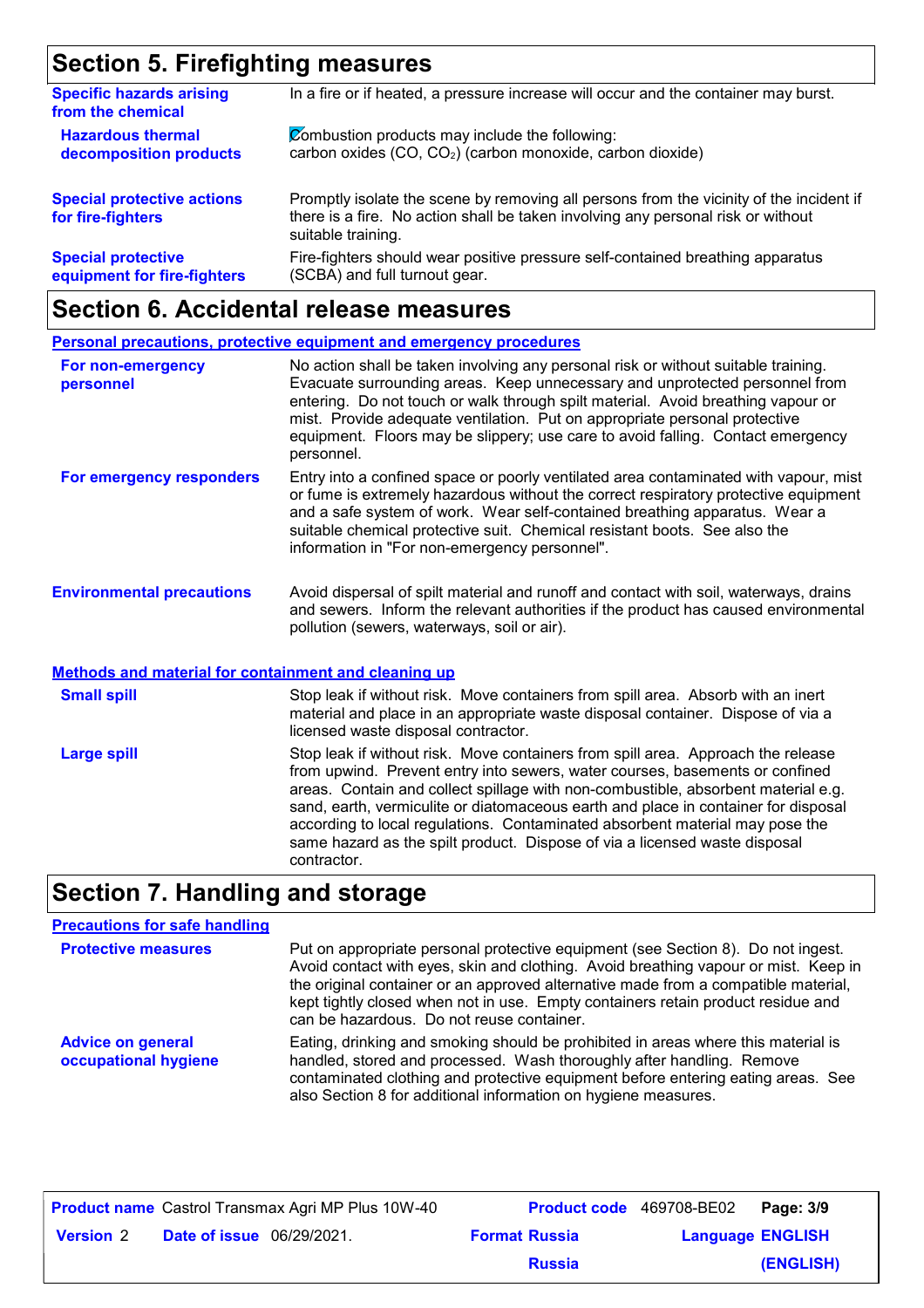## **Section 7. Handling and storage**

| Store in accordance with local regulations. Store in original container protected<br>from direct sunlight in a dry, cool and well-ventilated area, away from incompatible<br>materials (see Section 10) and food and drink. Keep container tightly closed and<br>sealed until ready for use. Store and use only in equipment/containers designed for<br>use with this product. Containers that have been opened must be carefully resealed<br>and kept upright to prevent leakage. Do not store in unlabelled containers. Use<br>appropriate containment to avoid environmental contamination.                                                                                                                                                                                                    |
|---------------------------------------------------------------------------------------------------------------------------------------------------------------------------------------------------------------------------------------------------------------------------------------------------------------------------------------------------------------------------------------------------------------------------------------------------------------------------------------------------------------------------------------------------------------------------------------------------------------------------------------------------------------------------------------------------------------------------------------------------------------------------------------------------|
| Prolonged exposure to elevated temperature.                                                                                                                                                                                                                                                                                                                                                                                                                                                                                                                                                                                                                                                                                                                                                       |
| Section 8. Exposure controls/personal protection                                                                                                                                                                                                                                                                                                                                                                                                                                                                                                                                                                                                                                                                                                                                                  |
|                                                                                                                                                                                                                                                                                                                                                                                                                                                                                                                                                                                                                                                                                                                                                                                                   |
| <b>Occupational exposure limits</b>                                                                                                                                                                                                                                                                                                                                                                                                                                                                                                                                                                                                                                                                                                                                                               |
|                                                                                                                                                                                                                                                                                                                                                                                                                                                                                                                                                                                                                                                                                                                                                                                                   |
| Provide exhaust ventilation or other engineering controls to keep the relevant<br>airborne concentrations below their respective occupational exposure limits.<br>All activities involving chemicals should be assessed for their risks to health, to<br>ensure exposures are adequately controlled. Personal protective equipment should<br>only be considered after other forms of control measures (e.g. engineering controls)<br>have been suitably evaluated. Personal protective equipment should conform to<br>appropriate standards, be suitable for use, be kept in good condition and properly<br>maintained.<br>Your supplier of personal protective equipment should be consulted for advice on<br>selection and appropriate standards. For further information contact your national |
|                                                                                                                                                                                                                                                                                                                                                                                                                                                                                                                                                                                                                                                                                                                                                                                                   |

organisation for standards.

**Environmental exposure controls**

Emissions from ventilation or work process equipment should be checked to ensure they comply with the requirements of environmental protection legislation. In some cases, fume scrubbers, filters or engineering modifications to the process equipment will be necessary to reduce emissions to acceptable levels. The final choice of protective equipment will depend upon a risk assessment. It is important to ensure that all items of personal protective equipment are compatible.

#### **Individual protection measures**

| <b>Hygiene measures</b>    | Wash hands, forearms and face thoroughly after handling chemical products, before<br>eating, smoking and using the lavatory and at the end of the working period.<br>Appropriate techniques should be used to remove potentially contaminated clothing.<br>Wash contaminated clothing before reusing. Ensure that eyewash stations and<br>safety showers are close to the workstation location.                                                                                                                                                                                                                                                                                                                                                                                                 |
|----------------------------|-------------------------------------------------------------------------------------------------------------------------------------------------------------------------------------------------------------------------------------------------------------------------------------------------------------------------------------------------------------------------------------------------------------------------------------------------------------------------------------------------------------------------------------------------------------------------------------------------------------------------------------------------------------------------------------------------------------------------------------------------------------------------------------------------|
| <b>Eye/face protection</b> | Safety glasses with side shields.                                                                                                                                                                                                                                                                                                                                                                                                                                                                                                                                                                                                                                                                                                                                                               |
| <b>Skin protection</b>     |                                                                                                                                                                                                                                                                                                                                                                                                                                                                                                                                                                                                                                                                                                                                                                                                 |
| <b>Hand protection</b>     | Wear protective gloves if prolonged or repeated contact is likely. Wear chemical<br>resistant gloves. Recommended: Nitrile gloves. The correct choice of protective<br>gloves depends upon the chemicals being handled, the conditions of work and use,<br>and the condition of the gloves (even the best chemically resistant glove will break<br>down after repeated chemical exposures). Most gloves provide only a short time of<br>protection before they must be discarded and replaced. Because specific work<br>environments and material handling practices vary, safety procedures should be<br>developed for each intended application. Gloves should therefore be chosen in<br>consultation with the supplier/manufacturer and with a full assessment of the<br>working conditions. |

|                  |                                  | <b>Product name</b> Castrol Transmax Agri MP Plus 10W-40 |                      | <b>Product code</b> 469708-BE02 Page: 4/9 |           |
|------------------|----------------------------------|----------------------------------------------------------|----------------------|-------------------------------------------|-----------|
| <b>Version 2</b> | <b>Date of issue</b> 06/29/2021. |                                                          | <b>Format Russia</b> | <b>Language ENGLISH</b>                   |           |
|                  |                                  |                                                          | <b>Russia</b>        |                                           | (ENGLISH) |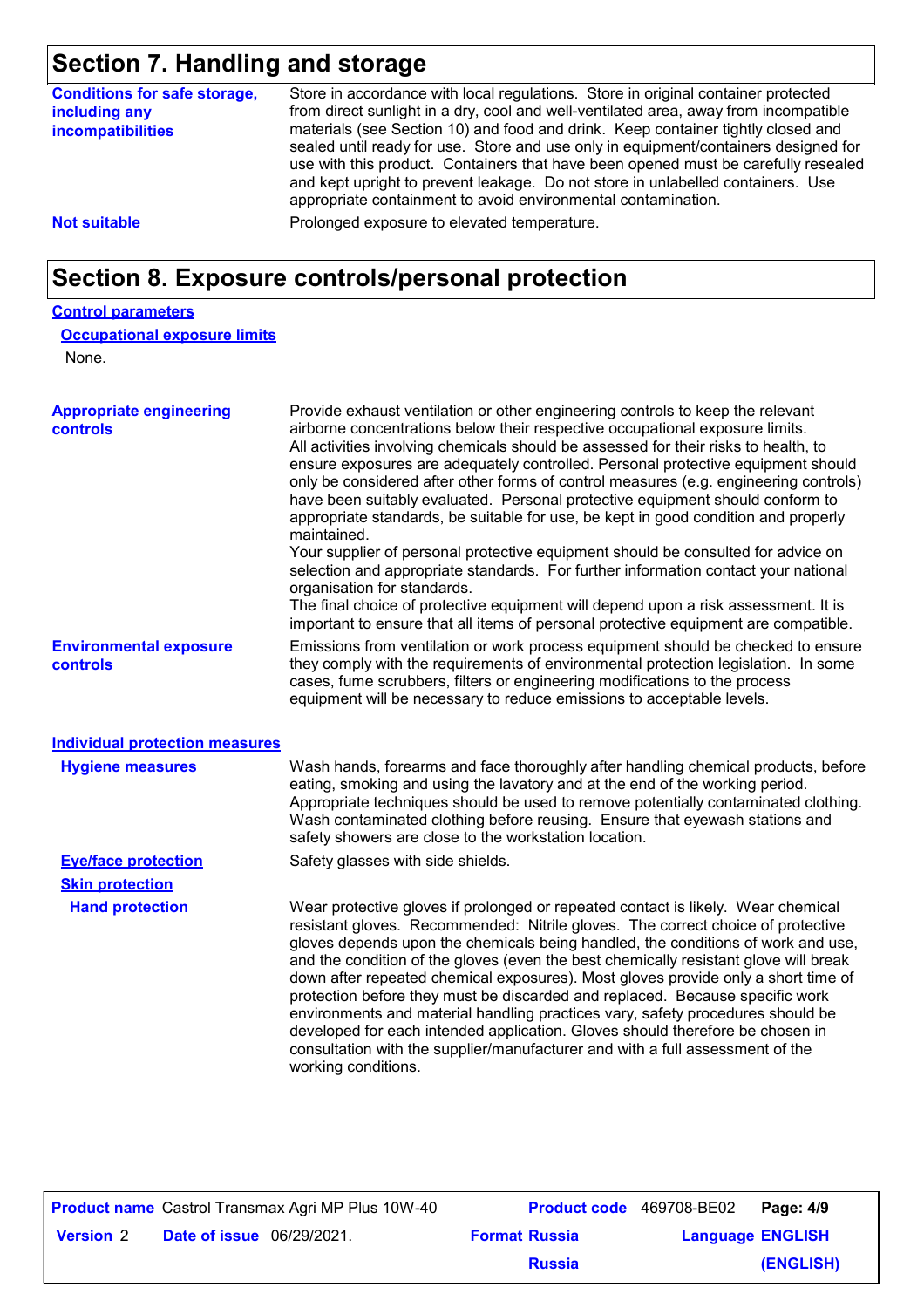## **Section 8. Exposure controls/personal protection**

| <b>Body protection</b>        | Use of protective clothing is good industrial practice.<br>Personal protective equipment for the body should be selected based on the task<br>being performed and the risks involved and should be approved by a specialist<br>before handling this product.<br>Cotton or polyester/cotton overalls will only provide protection against light<br>superficial contamination that will not soak through to the skin. Overalls should be<br>laundered on a regular basis. When the risk of skin exposure is high (e.g. when<br>cleaning up spillages or if there is a risk of splashing) then chemical resistant aprons<br>and/or impervious chemical suits and boots will be required. |
|-------------------------------|---------------------------------------------------------------------------------------------------------------------------------------------------------------------------------------------------------------------------------------------------------------------------------------------------------------------------------------------------------------------------------------------------------------------------------------------------------------------------------------------------------------------------------------------------------------------------------------------------------------------------------------------------------------------------------------|
| <b>Respiratory protection</b> | In case of insufficient ventilation, wear suitable respiratory equipment.<br>The correct choice of respiratory protection depends upon the chemicals being<br>handled, the conditions of work and use, and the condition of the respiratory<br>equipment. Safety procedures should be developed for each intended application.<br>Respiratory protection equipment should therefore be chosen in consultation with<br>the supplier/manufacturer and with a full assessment of the working conditions.                                                                                                                                                                                 |

## **Section 9. Physical and chemical properties**

| <b>Appearance</b>                                 |                                                                                                                                                  |
|---------------------------------------------------|--------------------------------------------------------------------------------------------------------------------------------------------------|
| <b>Physical state</b>                             | Liquid.                                                                                                                                          |
| <b>Colour</b>                                     | Amber. [Light]                                                                                                                                   |
| <b>Odour</b>                                      | Not available.                                                                                                                                   |
| <b>Odour threshold</b>                            | Not available.                                                                                                                                   |
| рH                                                | Not applicable.                                                                                                                                  |
| <b>Melting point</b>                              | Not available.                                                                                                                                   |
| <b>Boiling point</b>                              | Not available.                                                                                                                                   |
| <b>Flash point</b>                                | Open cup: >200°C (>392°F) [Cleveland.]                                                                                                           |
| <b>Evaporation rate</b>                           | Not available.                                                                                                                                   |
| <b>Flammability (solid, gas)</b>                  | Not applicable. Based on - Physical state                                                                                                        |
| Lower and upper explosive<br>(flammable) limits   | Not available.                                                                                                                                   |
| <b>Vapour pressure</b>                            | Not available.                                                                                                                                   |
| <b>Vapour density</b>                             | Not available.                                                                                                                                   |
| <b>Relative density</b>                           | Not available.                                                                                                                                   |
| <b>Density</b>                                    | <1000 kg/m <sup>3</sup> (<1 g/cm <sup>3</sup> ) at 15°C                                                                                          |
| <b>Solubility</b>                                 | insoluble in water.                                                                                                                              |
| <b>Partition coefficient: n-</b><br>octanol/water | Not available.                                                                                                                                   |
| <b>Auto-ignition temperature</b>                  | Not available.                                                                                                                                   |
| <b>Decomposition temperature</b>                  | Not available.                                                                                                                                   |
| <b>Viscosity</b>                                  | Kinematic: 89 mm <sup>2</sup> /s (89 cSt) at $40^{\circ}$ C<br>Kinematic: 12.8 to 13.2 mm <sup>2</sup> /s (12.8 to 13.2 cSt) at 100 $^{\circ}$ C |

## **Section 10. Stability and reactivity**

| <b>Reactivity</b>                                   | No specific test data available for this product. Refer to Conditions to avoid and<br>Incompatible materials for additional information.                                   |
|-----------------------------------------------------|----------------------------------------------------------------------------------------------------------------------------------------------------------------------------|
| <b>Chemical stability</b>                           | The product is stable.                                                                                                                                                     |
| <b>Possibility of hazardous</b><br><b>reactions</b> | Under normal conditions of storage and use, hazardous reactions will not occur.<br>Under normal conditions of storage and use, hazardous polymerisation will not<br>occur. |

| <b>Product name</b> Castrol Transmax Agri MP Plus 10W-40 |                                  |  | Product code 469708-BE02 | Page: 5/9               |           |
|----------------------------------------------------------|----------------------------------|--|--------------------------|-------------------------|-----------|
| <b>Version</b> 2                                         | <b>Date of issue</b> 06/29/2021. |  | <b>Format Russia</b>     | <b>Language ENGLISH</b> |           |
|                                                          |                                  |  | <b>Russia</b>            |                         | (ENGLISH) |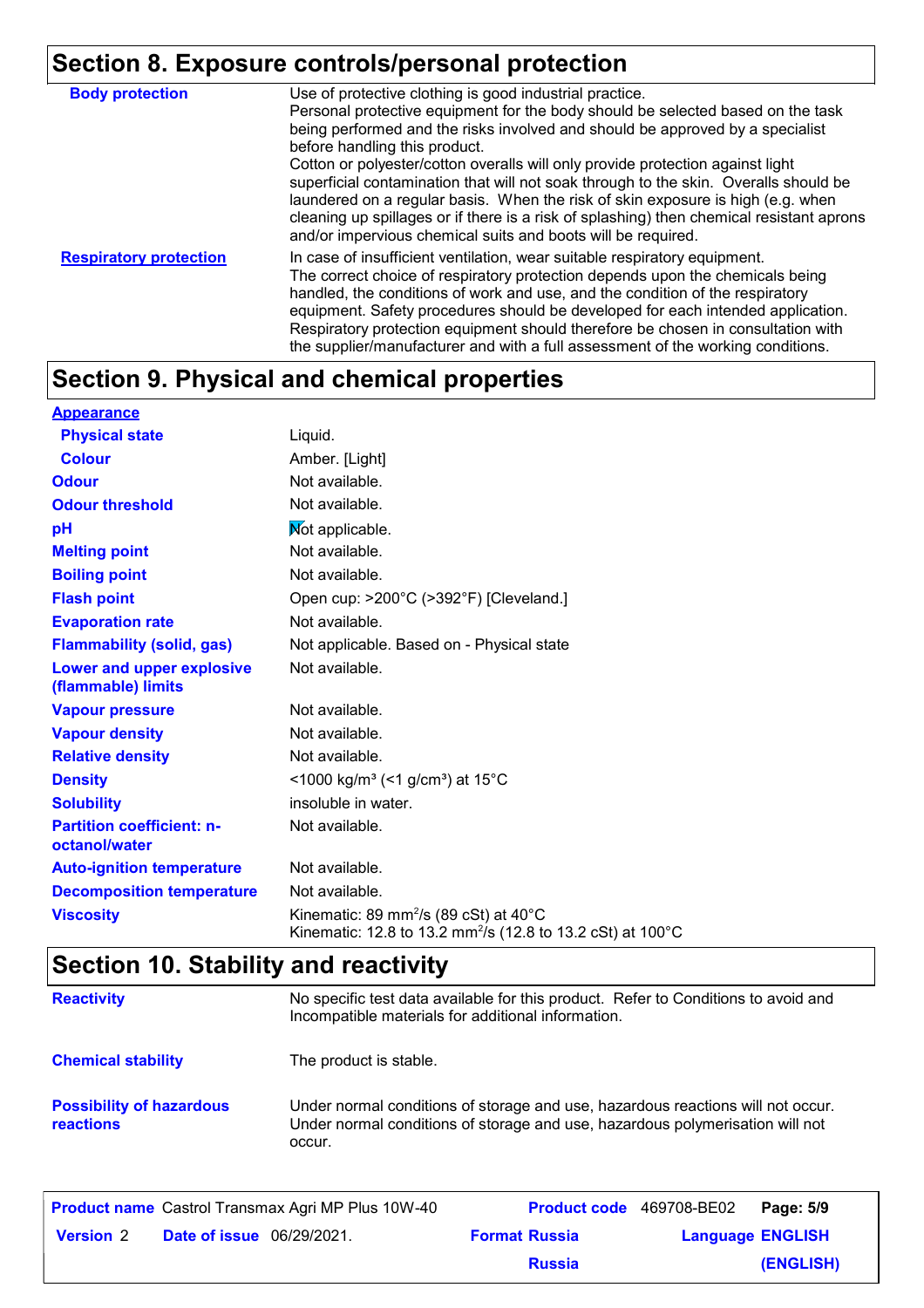| <b>Section 10. Stability and reactivity</b>                                                                         |                                                                                                                             |                                                                                 |  |
|---------------------------------------------------------------------------------------------------------------------|-----------------------------------------------------------------------------------------------------------------------------|---------------------------------------------------------------------------------|--|
| <b>Conditions to avoid</b>                                                                                          | Avoid all possible sources of ignition (spark or flame).                                                                    |                                                                                 |  |
| <b>Incompatible materials</b>                                                                                       | Reactive or incompatible with the following materials: oxidising materials.                                                 |                                                                                 |  |
| <b>Hazardous decomposition</b><br>products                                                                          | should not be produced.                                                                                                     | Under normal conditions of storage and use, hazardous decomposition products    |  |
|                                                                                                                     | <b>Section 11. Toxicological information</b>                                                                                |                                                                                 |  |
| <b>Information on toxicological effects</b>                                                                         |                                                                                                                             |                                                                                 |  |
| <b>Aspiration hazard</b>                                                                                            |                                                                                                                             |                                                                                 |  |
| <b>Name</b>                                                                                                         |                                                                                                                             | <b>Result</b>                                                                   |  |
| Distillates (petroleum), hydrotreated heavy paraffinic<br>Distillates (petroleum), solvent-dewaxed heavy paraffinic |                                                                                                                             | <b>ASPIRATION HAZARD - Category 1</b><br><b>ASPIRATION HAZARD - Category 1</b>  |  |
| <b>Information on likely routes</b><br>of exposure                                                                  | Routes of entry anticipated: Dermal, Inhalation.                                                                            |                                                                                 |  |
| <b>Potential acute health effects</b>                                                                               |                                                                                                                             |                                                                                 |  |
| <b>Eye contact</b>                                                                                                  | No known significant effects or critical hazards.                                                                           |                                                                                 |  |
| <b>Inhalation</b>                                                                                                   | Vapour inhalation under ambient conditions is not normally a problem due to low<br>vapour pressure.                         |                                                                                 |  |
| <b>Skin contact</b>                                                                                                 | Causes mild skin irritation. Defatting to the skin.                                                                         |                                                                                 |  |
| <b>Ingestion</b>                                                                                                    | Irritating to mouth, throat and stomach.                                                                                    |                                                                                 |  |
|                                                                                                                     | <b>Symptoms related to the physical, chemical and toxicological characteristics</b>                                         |                                                                                 |  |
| <b>Eye contact</b>                                                                                                  | Adverse symptoms may include the following:<br>pain or irritation<br>watering<br>redness                                    |                                                                                 |  |
| <b>Inhalation</b>                                                                                                   | May be harmful by inhalation if exposure to vapour, mists or fumes resulting from<br>thermal decomposition products occurs. |                                                                                 |  |
| <b>Skin contact</b>                                                                                                 | Adverse symptoms may include the following:<br>irritation<br>redness<br>dryness<br>cracking                                 |                                                                                 |  |
| <b>Ingestion</b>                                                                                                    | No specific data.                                                                                                           |                                                                                 |  |
|                                                                                                                     | Delayed and immediate effects as well as chronic effects from short and long-term exposure                                  |                                                                                 |  |
| <b>Inhalation</b>                                                                                                   | Overexposure to the inhalation of airborne droplets or aerosols may cause irritation<br>of the respiratory tract.           |                                                                                 |  |
| <b>Potential chronic health effects</b>                                                                             |                                                                                                                             |                                                                                 |  |
| <b>General</b>                                                                                                      | <b>USED ENGINE OILS</b>                                                                                                     | Combustion products resulting from the operation of internal combustion engines |  |

|                              | contaminate engine oils during use. Used engine oil may contain hazardous<br>components which have the potential to cause skin cancer. Frequent or prolonged<br>contact with all types and makes of used engine oil must therefore be avoided and a<br>high standard of personal hygiene maintained. |
|------------------------------|------------------------------------------------------------------------------------------------------------------------------------------------------------------------------------------------------------------------------------------------------------------------------------------------------|
| <b>Carcinogenicity</b>       | No known significant effects or critical hazards.                                                                                                                                                                                                                                                    |
| <b>Mutagenicity</b>          | No known significant effects or critical hazards.                                                                                                                                                                                                                                                    |
| <b>Teratogenicity</b>        | No known significant effects or critical hazards.                                                                                                                                                                                                                                                    |
| <b>Developmental effects</b> | No known significant effects or critical hazards.                                                                                                                                                                                                                                                    |

|                  |                                  | <b>Product name</b> Castrol Transmax Agri MP Plus 10W-40 |                      | Product code 469708-BE02 Page: 6/9 |           |
|------------------|----------------------------------|----------------------------------------------------------|----------------------|------------------------------------|-----------|
| <b>Version 2</b> | <b>Date of issue</b> 06/29/2021. |                                                          | <b>Format Russia</b> | <b>Language ENGLISH</b>            |           |
|                  |                                  |                                                          | <b>Russia</b>        |                                    | (ENGLISH) |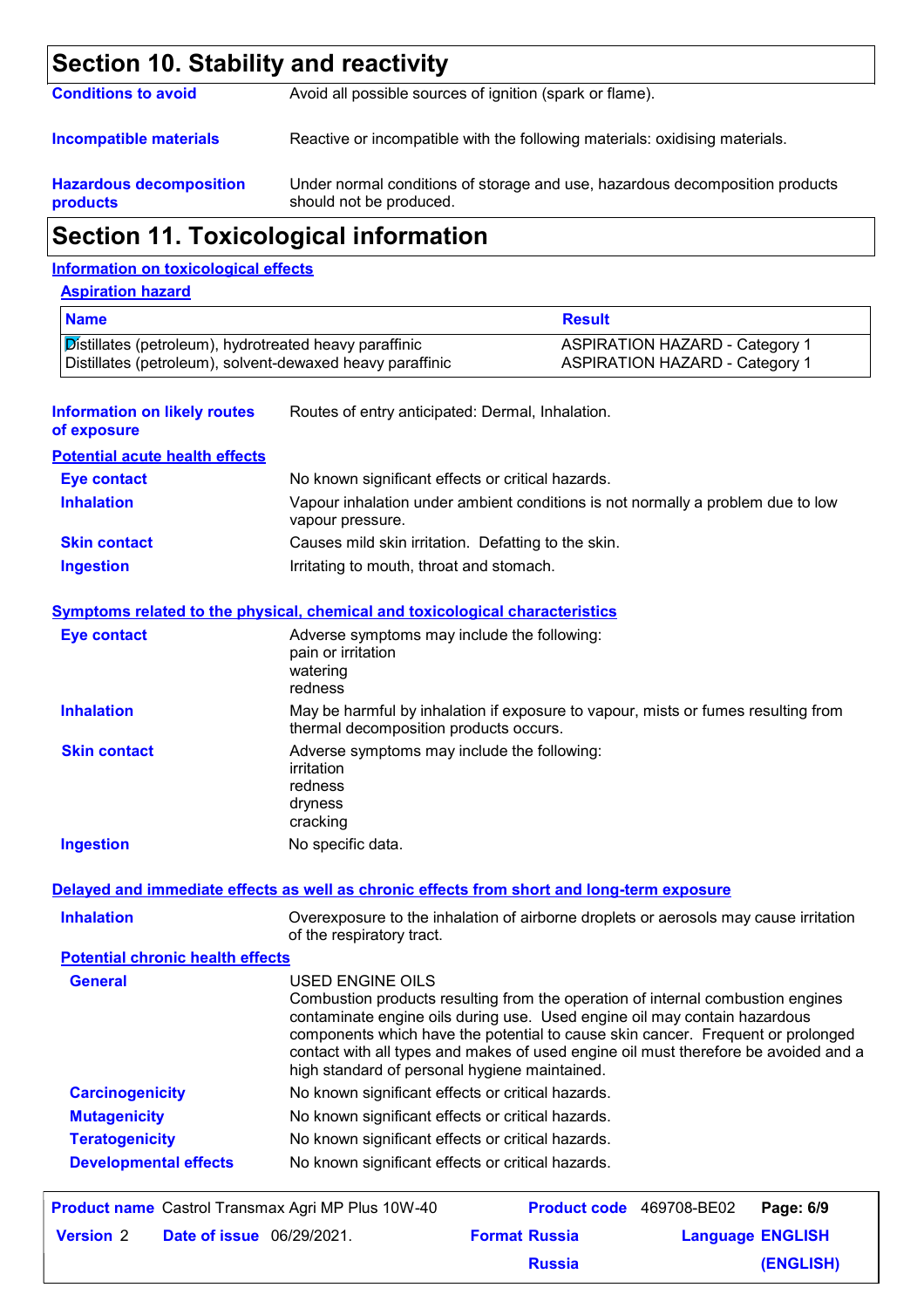## **Section 11. Toxicological information**

**Fertility effects** No known significant effects or critical hazards.

## **Section 12. Ecological information**

**Environmental effects** No known significant effects or critical hazards.

### **Persistence and degradability**

Not expected to be rapidly degradable.

#### **Bioaccumulative potential**

This product is not expected to bioaccumulate through food chains in the environment.

#### **Mobility in soil**

**Mobility** Spillages may penetrate the soil causing ground water contamination.

**Other ecological information** Spills may form a film on water surfaces causing physical damage to organisms. Oxygen transfer could also be impaired.

### **Section 13. Disposal considerations**

The generation of waste should be avoided or minimised wherever possible. Significant quantities of waste product residues should not be disposed of via the foul sewer but processed in a suitable effluent treatment plant. Dispose of surplus and non-recyclable products via a licensed waste disposal contractor. Disposal of this product, solutions and any by-products should at all times comply with the requirements of environmental protection and waste disposal legislation and any regional local authority requirements. Waste packaging should be recycled. Incineration or landfill should only be considered when recycling is not feasible. This material and its container must be disposed of in a safe way. Care should be taken when handling emptied containers that have not been cleaned or rinsed out. Empty containers or liners may retain some product residues. Avoid dispersal of spilt material and runoff and contact with soil, waterways, drains and sewers. **Disposal methods**

## **Section 14. Transport information**

|                                      | <b>IMDG</b>              | <b>IATA</b>              |
|--------------------------------------|--------------------------|--------------------------|
| <b>UN number</b>                     | Not regulated.           | Not regulated.           |
| <b>UN proper</b><br>shipping name    | $\overline{\phantom{a}}$ | $\overline{\phantom{a}}$ |
| <b>Transport hazard</b><br>class(es) | $\qquad \qquad$          | $\overline{\phantom{a}}$ |
| <b>Packing group</b>                 | $\overline{\phantom{a}}$ | $\overline{\phantom{a}}$ |
| <b>Environmental</b><br>hazards      | No.                      | No.                      |
| <b>Additional</b><br>information     | $\overline{\phantom{0}}$ | $\overline{\phantom{a}}$ |

|                  |                                  | <b>Product name</b> Castrol Transmax Agri MP Plus 10W-40 |                      | <b>Product code</b> 469708-BE02   Page: 7/9 |           |
|------------------|----------------------------------|----------------------------------------------------------|----------------------|---------------------------------------------|-----------|
| <b>Version</b> 2 | <b>Date of issue</b> 06/29/2021. |                                                          | <b>Format Russia</b> | <b>Language ENGLISH</b>                     |           |
|                  |                                  |                                                          | <b>Russia</b>        |                                             | (ENGLISH) |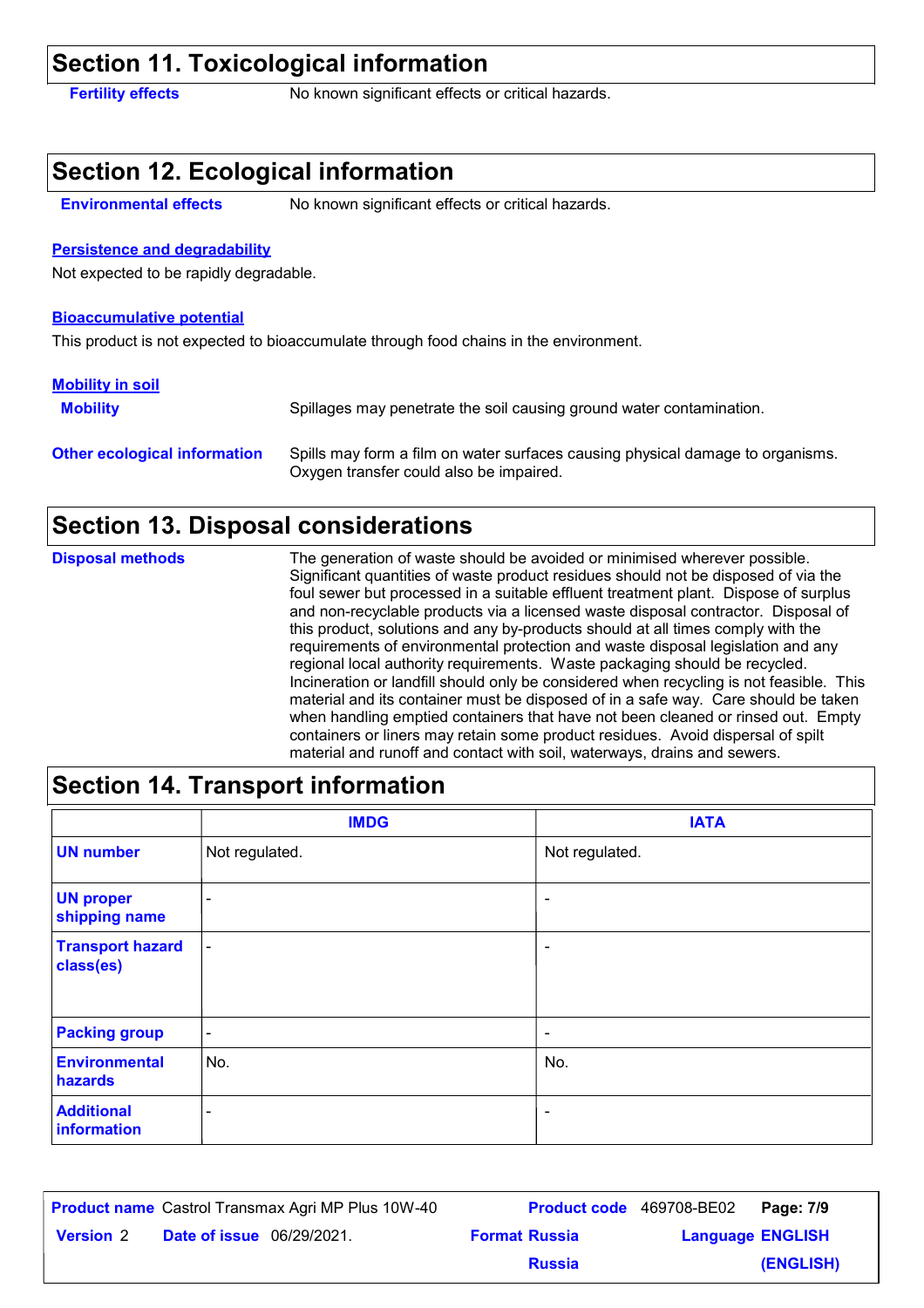## **Section 14. Transport information**

**Special precautions for user** Not available.

## **Section 15. Regulatory information**

### **Regulation according to other foreign laws**

| <b>REACH Status</b>                                             | The company, as identified in Section 1, sells this product in the EU in compliance<br>with the current requirements of REACH. |
|-----------------------------------------------------------------|--------------------------------------------------------------------------------------------------------------------------------|
| <b>United States inventory</b><br>(TSCA 8b)                     | All components are active or exempted.                                                                                         |
| <b>Australia inventory (AICS)</b>                               | All components are listed or exempted.                                                                                         |
| <b>Canada inventory</b>                                         | All components are listed or exempted.                                                                                         |
| <b>China inventory (IECSC)</b>                                  | All components are listed or exempted.                                                                                         |
| <b>Japan inventory (ENCS)</b>                                   | All components are listed or exempted.                                                                                         |
| <b>Korea inventory (KECI)</b>                                   | All components are listed or exempted.                                                                                         |
| <b>Philippines inventory</b><br>(PICCS)                         | All components are listed or exempted.                                                                                         |
| <b>Taiwan Chemical</b><br><b>Substances Inventory</b><br>(TCSI) | All components are listed or exempted.                                                                                         |

## **Section 16. Other information**

| <b>History</b>                    |                                                                                                                                                                                                                                                                                                                                                                                                                                                                                                                                                                                                                                                                                                                                                                                                                                                                                                                                                                                                                |
|-----------------------------------|----------------------------------------------------------------------------------------------------------------------------------------------------------------------------------------------------------------------------------------------------------------------------------------------------------------------------------------------------------------------------------------------------------------------------------------------------------------------------------------------------------------------------------------------------------------------------------------------------------------------------------------------------------------------------------------------------------------------------------------------------------------------------------------------------------------------------------------------------------------------------------------------------------------------------------------------------------------------------------------------------------------|
| <b>Date of printing</b>           | 6/29/2021                                                                                                                                                                                                                                                                                                                                                                                                                                                                                                                                                                                                                                                                                                                                                                                                                                                                                                                                                                                                      |
| Date of issue/Date of<br>revision | 6/29/2021                                                                                                                                                                                                                                                                                                                                                                                                                                                                                                                                                                                                                                                                                                                                                                                                                                                                                                                                                                                                      |
| Date of previous issue            | 2/7/2020                                                                                                                                                                                                                                                                                                                                                                                                                                                                                                                                                                                                                                                                                                                                                                                                                                                                                                                                                                                                       |
| <b>Version</b>                    | 2                                                                                                                                                                                                                                                                                                                                                                                                                                                                                                                                                                                                                                                                                                                                                                                                                                                                                                                                                                                                              |
| <b>Prepared by</b>                | <b>Product Stewardship</b>                                                                                                                                                                                                                                                                                                                                                                                                                                                                                                                                                                                                                                                                                                                                                                                                                                                                                                                                                                                     |
| <b>Key to abbreviations</b>       | ATE = Acute Toxicity Estimate<br>BCF = Bioconcentration Factor<br>GHS = Globally Harmonized System of Classification and Labelling of Chemicals<br>IATA = International Air Transport Association<br>IBC = Intermediate Bulk Container<br><b>IMDG = International Maritime Dangerous Goods</b><br>LogPow = logarithm of the octanol/water partition coefficient<br>MARPOL = International Convention for the Prevention of Pollution From Ships,<br>1973 as modified by the Protocol of 1978. ("Marpol" = marine pollution)<br>REACH = Registration, Evaluation, Authorisation and Restriction of Chemicals<br>Regulation [Regulation (EC) No. 1907/2006]<br>$UN = United Nations$<br>Varies = may contain one or more of the following 64741-88-4, 64741-89-5,<br>64741-95-3, 64741-96-4, 64742-01-4, 64742-44-5, 64742-45-6, 64742-52-5,<br>64742-53-6, 64742-54-7, 64742-55-8, 64742-56-9, 64742-57-0, 64742-58-1,<br>64742-62-7, 64742-63-8, 64742-65-0, 64742-70-7, 72623-85-9, 72623-86-0,<br>72623-87-1 |
| <b>References</b>                 | Not available.                                                                                                                                                                                                                                                                                                                                                                                                                                                                                                                                                                                                                                                                                                                                                                                                                                                                                                                                                                                                 |
|                                   |                                                                                                                                                                                                                                                                                                                                                                                                                                                                                                                                                                                                                                                                                                                                                                                                                                                                                                                                                                                                                |

**Indicates information that has changed from previously issued version.**

**Notice to reader**

| <b>Product name</b> Castrol Transmax Agri MP Plus 10W-40 |                                  |  | Product code 469708-BE02 |                         | Page: 8/9 |
|----------------------------------------------------------|----------------------------------|--|--------------------------|-------------------------|-----------|
| <b>Version 2</b>                                         | <b>Date of issue</b> 06/29/2021. |  | <b>Format Russia</b>     | <b>Language ENGLISH</b> |           |
|                                                          |                                  |  | <b>Russia</b>            |                         | (ENGLISH) |